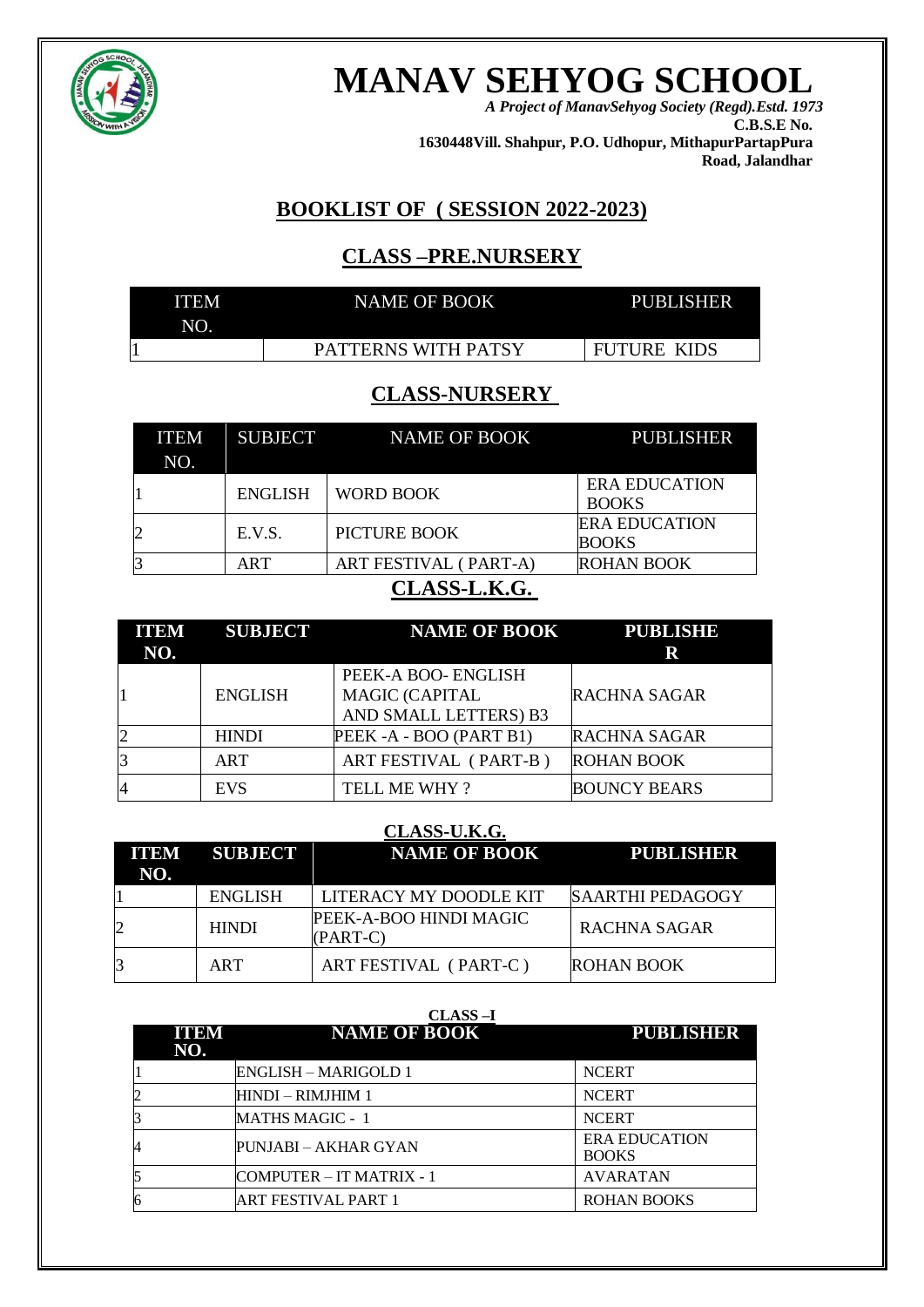|  | <b>CLASS-II</b>              |                    |
|--|------------------------------|--------------------|
|  | <b>ITEM NO. NAME OF BOOK</b> | <b>PUBLISHER</b>   |
|  | ENGLISH – MARIGOLD 2         | <b>NCERT</b>       |
|  | HINDI – RIMJHIM 2            | <b>NCERT</b>       |
|  | <b>MATHS MAGIC - 2</b>       | <b>NCERT</b>       |
|  | PUNJABI – SWAR DE KHED       | <b>SAPLING</b>     |
|  | COMPUTER – IT MATRIX - 2     | <b>AVARATAN</b>    |
|  | ART FESTIVAL PART 2          | <b>ROHAN BOOKS</b> |

## **CLASS-III**

| SR.<br>NO. | <b>SUBJECT</b>   | <b>NAME OF BOOKS</b>                     | <b>PUBLISHER</b>                                      |
|------------|------------------|------------------------------------------|-------------------------------------------------------|
|            | <b>ENGLISH</b>   | <b>MARIGOLD 3</b>                        | <b>NCERT</b>                                          |
| 2.         | <b>HINDI</b>     | <b>RIMJHIM 3</b>                         | <b>NCERT</b>                                          |
| 3.         | <b>MATHS</b>     | <b>MATHS MAGIC 3</b>                     | <b>NCERT</b>                                          |
| 4.         | <b>PUNJABI</b>   | MITHI BOLI PUNJABI-<br>PATH MALA-1       | <b>RISHAB</b><br><b>PUBLICATION</b><br><b>RISHABH</b> |
| 5.         | <b>COMPUTER</b>  | <b>IT MATRIX</b>                         | <b>AVARTAN</b>                                        |
| б.         | <b>ART/CRAFT</b> | <b>ART FESTIVAL 3</b>                    | <b>ROHAN BOOK</b><br><b>COMPANY PVT</b><br><b>LTD</b> |
|            | <b>EVS</b>       | <b>LOOKING AROUND</b><br>US <sub>3</sub> | <b>NCERT</b>                                          |

### **CLASS-IV**

| SR.<br>NO. | <b>SUBJECT</b>   | <b>NAME OF BOOKS</b>                        | <b>PUBLISHER</b>                            |
|------------|------------------|---------------------------------------------|---------------------------------------------|
| 1.         | <b>ENGLISH</b>   | <b>MARIGOLDBOOK 4</b>                       | <b>NCERT</b>                                |
| 2.         | <b>HINDI</b>     | <b>RIMJHIM4</b>                             | <b>NCERT</b>                                |
| Β.         | <b>MATHS</b>     | <b>MATHS MAGIC4</b>                         | <b>NCERT</b>                                |
| 4.         | <b>PUNJABI</b>   | <b>MITHI BOLI</b><br>PUNJABI-PATH<br>MALA-2 | <b>RISHAB PUBLICATION</b><br><b>RISHABH</b> |
| 5.         | <b>COMPUTER</b>  | <b>IT MATRIX</b>                            | <b>AVARTAN</b>                              |
| 6.         | <b>ART/CRAFT</b> | <b>ART FESTIVAL 4</b>                       | ROHAN BOOK COMPANY<br><b>PVTLTD</b>         |
| 7.         | <b>EVS</b>       | LOOKING AROUND US 4                         | <b>NCERT</b>                                |

## **CLASS-V**

| SR.<br>NO. | <b>SUBJECT</b>   | <b>NAME OF BOOKS2022-23</b>               | <b>PUBLISHER</b>                            |
|------------|------------------|-------------------------------------------|---------------------------------------------|
|            | <b>ENGLISH</b>   | <b>MARIGOLD 5</b>                         | <b>NCERT</b>                                |
|            | <b>HINDI</b>     | <b>RIMJHIM 5</b>                          | <b>NCERT</b>                                |
| В.         | <b>MATHS</b>     | <b>MATHS MAGIC 5</b>                      | <b>NCERT</b>                                |
| 4.         | <b>PUNJABI</b>   | MITHI BOLI PUNJABI-<br><b>PATH MALA-1</b> | <b>RISHAB PUBLICATION</b><br><b>RISHABH</b> |
| 5.         | <b>COMPUTER</b>  | <b>IT MATRIX</b>                          | <b>AVARTAN</b>                              |
| 6.         | <b>ART/CRAFT</b> | <b>ART FESTIVAL 5</b>                     | <b>ROHAN BOOK COMPANY PVT</b><br>LTD        |
|            | <b>EVS</b>       | <b>LOOKING AROUND US 5</b>                | <b>NCERT</b>                                |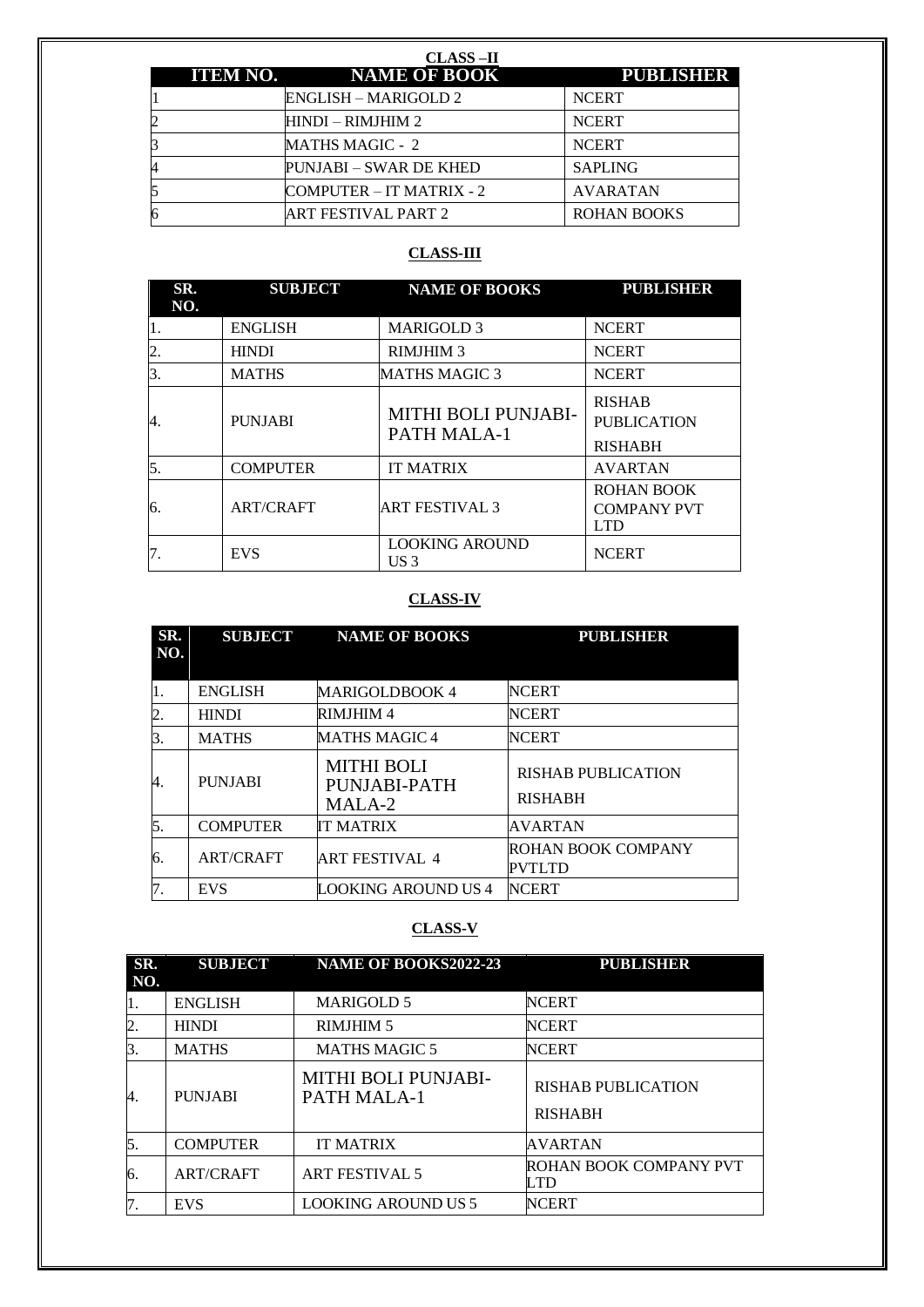#### **CLASS-VI**

| SR.<br>NO. | <b>SUBJECT</b>                  | <b>NAME OF BOOKS 2022-23</b>                                                                                                       | <b>PUBLISHER</b> |
|------------|---------------------------------|------------------------------------------------------------------------------------------------------------------------------------|------------------|
| 1.         | <b>ENGLISH</b>                  | <b>HONEYSUCKLE</b><br>A PACT WITH THE SUN                                                                                          | <b>NCERT</b>     |
| 2.         | <b>HINDI</b>                    | 1. VASANT PART-1<br>2. BAL RAM KATHA                                                                                               | <b>NCERT</b>     |
| 3.         | <b>MATHS</b>                    | <b>MATHEMATICS TEXTBOOK CLASS 6</b>                                                                                                | <b>NCERT</b>     |
| 4.         | <b>PUNJABI</b>                  | PUNJABI PATH PUSTAK (PEHLI BHASHA)<br>6                                                                                            | P.S.E.B.         |
| 5.         | <b>COMPUTER</b>                 | <b>IT MATRIX</b>                                                                                                                   | <b>AVARTAN</b>   |
| 6.         | <b>SOCIAL</b><br><b>SCIENCE</b> | <b>HISTORY- OURPASTS I</b><br><b>GEOGRAPHY-THEEARTH OUR</b><br>2.<br><b>HABITAT</b><br>CIVICS-SOCIAL AND POLITICAL<br>3.<br>LIFE-1 | <b>NCERT</b>     |
| 7.         | <b>SCIENCE</b>                  | <b>SCIENCE TEXTBOOK</b>                                                                                                            | <b>NCERT</b>     |
| 8.         | ART                             | <b>ART AND CRAFT</b>                                                                                                               | <b>EDUTREE</b>   |

# **CLASS-VII**

| SR.<br>NO.       | <b>SUBJECT</b>                  | <b>NAME OFBOOKS</b><br>2022-23                                                                                     | <b>PUBLISHER</b> |
|------------------|---------------------------------|--------------------------------------------------------------------------------------------------------------------|------------------|
|                  |                                 |                                                                                                                    |                  |
| l1.              | <b>ENGLISH</b>                  | <b>ENGLISH READER- HONEYCOMB</b><br>$\mathbf{1}$ .<br>AN ALIENHAND<br>2.                                           | <b>NCERT</b>     |
| $\overline{2}$ . | <b>HINDI</b>                    | 1. VASANT PART-2<br>2. BAL MAHABARATA                                                                              | <b>NCERT</b>     |
| 3.               | <b>MATHS</b>                    | <b>MATHEMATICS TEXTBOOK CLASS 7</b>                                                                                | <b>NCERT</b>     |
| 4.               | <b>PUNJABI</b>                  | PUNJABI PATHPUSTAK (PEHLI BHASHA) 7                                                                                | P.S.E.B.         |
| 5.               | <b>COMPUTER</b>                 | <b>IT MATRIX</b>                                                                                                   | <b>AVARTAN</b>   |
| 6.               | <b>SOCIAL</b><br><b>SCIENCE</b> | <b>HISTORY OURPASTS II</b><br><b>GEOGRAPHY- OUR ENVIRONMENT</b><br>2.<br>CIVICS- SOCIAL AND POLITICAL LIFE-2<br>3. | <b>NCERT</b>     |
| 7.               | <b>SCIENCE</b>                  | SCIENCE TEXTBOOKCLASS VII                                                                                          | <b>NCERT</b>     |
| 8                | <b>ART</b>                      | <b>ART AND CRAFT</b>                                                                                               | <b>EDUTREE</b>   |

## **CLASS-VIII**

| SR.<br>NO. | <b>SUBJECT</b>                  | <b>NAME OF BOOKS 2022-23</b>                                                                                                                                                                | <b>PUBLISHER</b> |
|------------|---------------------------------|---------------------------------------------------------------------------------------------------------------------------------------------------------------------------------------------|------------------|
| 1.         | <b>ENGLISH</b>                  | <b>ENGLISH READER-HONEYDEW</b><br>$\mathbf{1}$ .<br><b>IT SO HAPPENED</b><br>2.                                                                                                             | <b>NCERT</b>     |
| 2.         | <b>HINDI</b>                    | <b>VASANT PART-3</b><br>1.<br><b>BHARAT KI KHOJ</b><br>$\overline{2}$ .                                                                                                                     | <b>NCERT</b>     |
| 3.         | <b>MATHS</b>                    | MATHEMATICS TEXTBOOK CLASS 8                                                                                                                                                                | <b>NCERT</b>     |
| 4.         | <b>PUNJABI</b>                  | PUNJABI PATH PUSTAK (PEHLI BHASHA) 8                                                                                                                                                        | P.S.E.B.         |
| 5.         | <b>COMPUTER</b>                 | IT MATRIX                                                                                                                                                                                   | <b>AVARTAN</b>   |
| 6.         | <b>SOCIAL</b><br><b>SCIENCE</b> | HISTORY(I& II)- OUR PASTS-III PART<br>$\mathbf{1}$ .<br><b>GEOGRAPHY- SOCIALSCIENCE RESOURCES</b><br>2.<br>AND DEVELOPMENT<br>CIVICS- SOCIAL ANDPOLITICAL LIFE PART-<br>3 <sub>1</sub><br>3 | <b>NCERT</b>     |
| 7.         | <b>SCIENCE</b>                  | <b>SCIENCE - TEXTBOOK CLASS 8</b>                                                                                                                                                           | <b>NCERT</b>     |
| 8.         | ART                             | ART AND CRAFT                                                                                                                                                                               | <b>EDUTREE</b>   |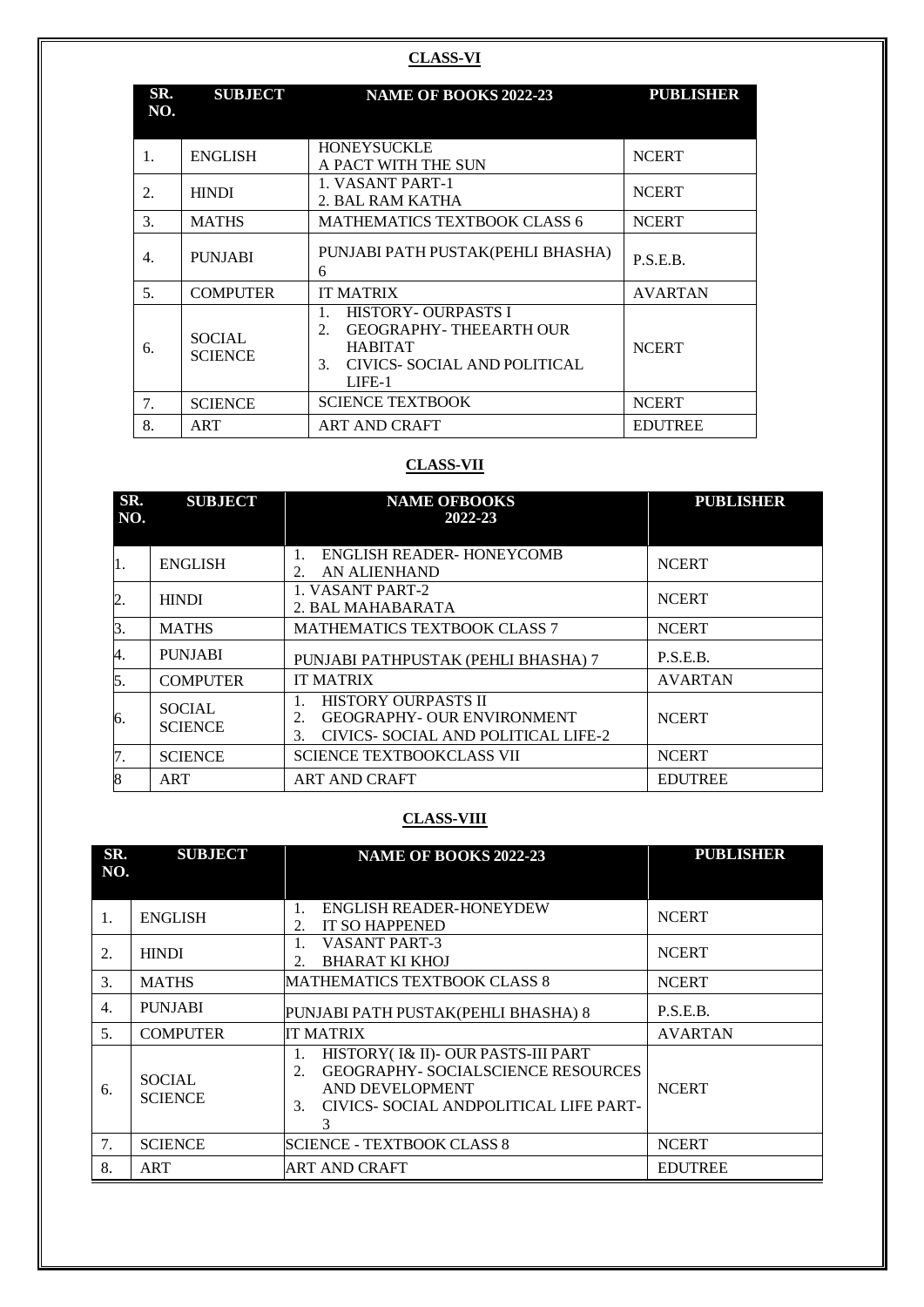### **CLASS-IX**

| SR.<br>NO. | <b>SUBJECT</b>                  | NAME OF BOOKS 2022-23                                                                                                                                                                            | <b>PUBLISHER</b>                    |
|------------|---------------------------------|--------------------------------------------------------------------------------------------------------------------------------------------------------------------------------------------------|-------------------------------------|
| 1.         | <b>ENGLISH</b>                  | <b>BEEHIVE</b><br>1.<br><b>MOMENTS</b><br>2.                                                                                                                                                     | <b>NCERT</b>                        |
| 2.         | <b>HINDI</b>                    | 1.<br>SPARSH(1)<br>SANCHAYAN(1)<br>2.                                                                                                                                                            | <b>NCERT</b>                        |
| 3.         | <b>MATHS</b>                    | MATHEMATICS TEXTBOOK CLASS 9                                                                                                                                                                     | <b>NCERT</b>                        |
| 4.         | <b>PUNJABI</b>                  | SAHIT-MALA 9<br>2. VANAGI 9                                                                                                                                                                      | P.S.E.B.                            |
| 5.         | <b>COMPUTER</b>                 | XACT COMPUTER APPLICATION 165                                                                                                                                                                    | <b>DINESH</b><br><b>PUBLICATION</b> |
| 6.         | <b>SOCIAL</b><br><b>SCIENCE</b> | HISTORY- INDIA AND THE<br>$\mathbf{1}$ .<br><b>CONTEMPORARY WORLD-1</b><br><b>GEOGRAPHY- CONTEMPORARYINDIA-</b><br>2.<br>CIVICS-DEMOCRATIC POLITICS-1<br>$\mathcal{F}$<br>ECONOMICS-<br>(PART 1) | <b>NCERT</b>                        |
| 7.         | <b>SCIENCE</b>                  | <b>SCIENCE TEXTBOOK CLASS 9</b>                                                                                                                                                                  | <b>NCERT</b>                        |
| 8.         | ART                             | <b>ART AND CRAFT</b>                                                                                                                                                                             | <b>EDUTREE</b>                      |

# **CLASS-X**

| SR.<br>NO. | <b>SUBJECT</b>                  | <b>NAME OF BOOKS 2022-23</b>                                                                                                                                                                                                                        | <b>PUBLISHER</b>          |
|------------|---------------------------------|-----------------------------------------------------------------------------------------------------------------------------------------------------------------------------------------------------------------------------------------------------|---------------------------|
| 1.         | <b>ENGLISH</b>                  | ENGLISH LANGUAGE& LITERATURE-FIRST<br>FLIGHT FOOTPRINT WITHOUT FEET                                                                                                                                                                                 | <b>NCERT</b>              |
| 2.         | <b>HINDI</b>                    | SPARSH PART 2<br>$\mathbf{1}$ .<br><b>SANCHYAN 2</b><br>$\mathcal{D}_{\mathcal{L}}$                                                                                                                                                                 | <b>NCERT</b>              |
| 3.         | <b>MATHS</b>                    | <b>MATHEMATICS TEXTBOOK CLASS 10</b>                                                                                                                                                                                                                | <b>NCERT</b>              |
| 4.         | <b>PUNJABI</b>                  | SAHIT-MALA 10<br>$\mathcal{D}_{\mathcal{L}}$<br>2. VANAGI 10                                                                                                                                                                                        | P.S.E.B.                  |
| 5.         | <b>COMPUTER</b>                 | XACT COMPUTER APPLICATION 165                                                                                                                                                                                                                       | <b>DINESH PUBLICATION</b> |
| 6.         | <b>SOCIAL</b><br><b>SCIENCE</b> | HISTORY- INDIA AND<br>$\mathbf{1}$<br><b>CONTEMPORARY WORLD-II</b><br>GEOGRAPHY- CONTEMPORARY<br>2.<br><b>INDIA-II</b><br>CIVICS - DEMOCRATICPOLITICS-II<br>3 <sub>1</sub><br><b>ECONOMICS</b><br>UNDERSTANDINGECONOMIC<br>4.<br><b>DEVELOPMENT</b> | <b>NCERT</b>              |
| 7.         | <b>SCIENCE</b>                  | <b>SCIENCE</b><br><b>TEXTBOOK CLASSX</b>                                                                                                                                                                                                            | <b>NCERT</b>              |
| 8.         | ART                             | <b>ART AND CRAFT</b>                                                                                                                                                                                                                                | <b>EDUTREE</b>            |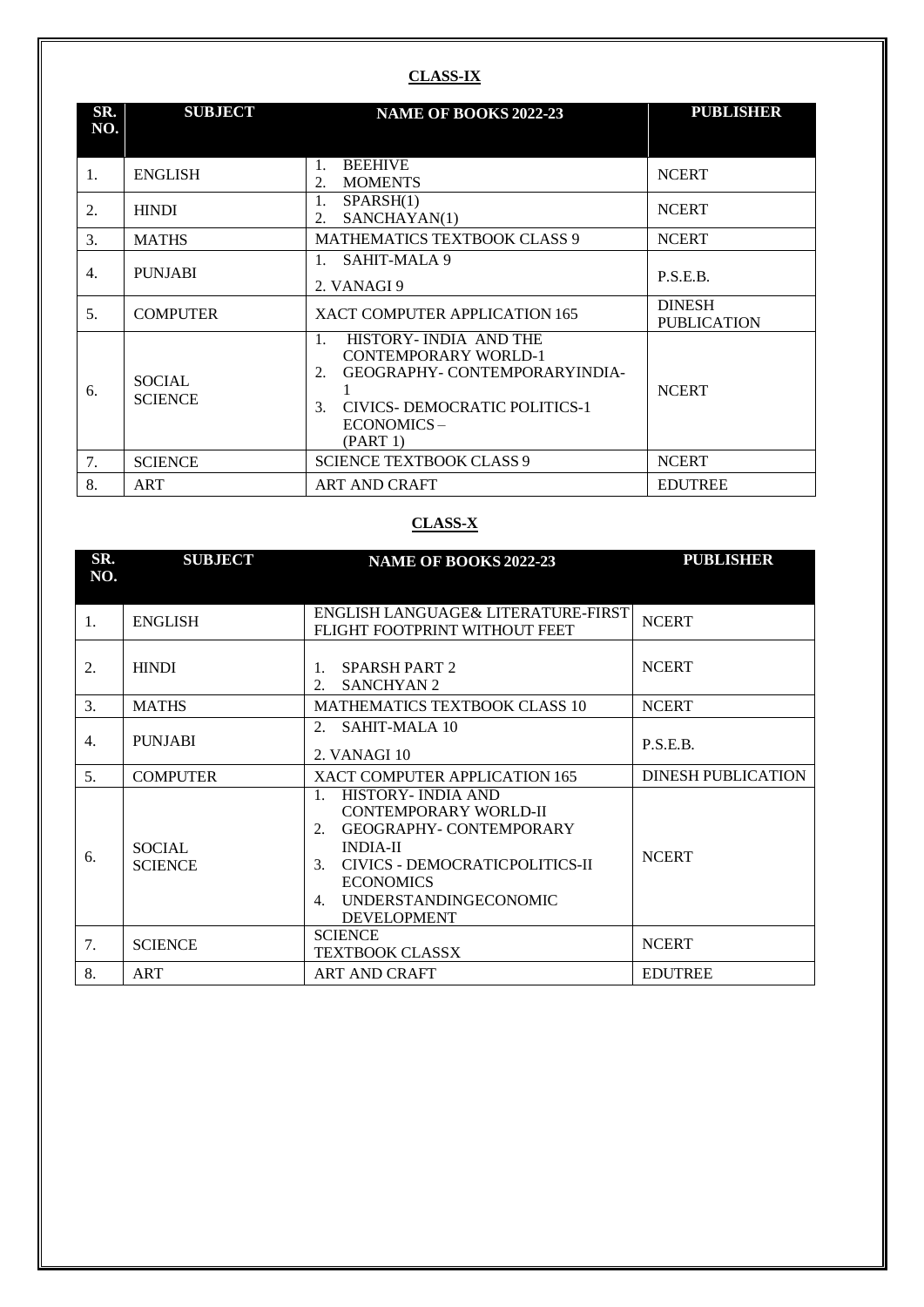### **CLASS-XI**

| SR.NO.           | <b>SUBJECT</b>                      | <b>NAME OFBOOKS</b>                                                                       | <b>PUBLISHER</b>                             |
|------------------|-------------------------------------|-------------------------------------------------------------------------------------------|----------------------------------------------|
|                  |                                     |                                                                                           |                                              |
| 1.               | <b>ENGLISH</b>                      | <b>HORNBILL</b><br>1.<br>$\overline{2}$ .<br><b>SNAPSHOT</b>                              | <b>NCERT</b>                                 |
| $\overline{2}$ . | <b>PUNJABI</b>                      | ਲਾਜ਼ਮੀਪੰਜਾਬੀ -11                                                                          | P.S.E.B.                                     |
| 3.               | <b>MATHS</b>                        | <b>MATHEMATICS TEXT BOOK CLASS11</b>                                                      | <b>NCERT</b>                                 |
| 4.               | <b>POLITICAL</b><br><b>SCIENCE</b>  | 1. INDIA CONSTITUTION AT WORK<br>POLITICALTHEORY<br>2.                                    | <b>NCERT</b>                                 |
| 5.               | <b>COMPUTER</b>                     | <b>COMPUTER SCIENCE WITHPYTHON</b>                                                        | <b>NCERT</b>                                 |
| 6.               | <b>MUSIC</b>                        | <b>CONCEPT OF VOCAL MUSIC</b>                                                             | <b>SANGEET SHREE</b><br><b>PARKASHAN</b>     |
| 7.               | <b>HISTORY</b>                      | THEMES IN WORLD HISTORY                                                                   | <b>NCERT</b>                                 |
| 8.               | <b>GEOGRAPHY</b>                    | <b>1. FUNDAMENTALS OF</b>                                                                 | <b>NCERT</b>                                 |
|                  |                                     | <b>PHYSICAL</b><br><b>GEOGRAPHY</b><br>2 INDIA:<br>PHYSICAL ENVIRONME NT                  |                                              |
| 9.               | <b>PHYSICAL</b><br><b>EDUCATION</b> | HEALTH ANDPHYSICAL<br><b>EDUCATION</b>                                                    | <b>NCERT</b>                                 |
| 10.              | <b>ACCOUNTA NCY</b>                 | ELEMENTS OF BOOK KEEPING                                                                  | <b>KALYANI</b><br><b>PUBLICATIONS</b>        |
| 11.              | <b>BUSINESS STUDIES</b>             | <b>BUSINESSSTUDIES</b>                                                                    | $\overline{\nabla K}$<br><b>PUBLICATIONS</b> |
| 12.              | <b>ECONOMICS</b>                    | STATISTICS FOR ECONOMICS<br>$1_{-}$<br><b>INTRODUCTORYMICROECONO</b><br>2.<br><b>MICS</b> | VK<br><b>PUBLICATIONS</b>                    |
| 13               | <b>BIOLOGY</b>                      | <b>BIOLOGY</b><br>TEXTBOOK FORCLASS XI                                                    | <b>NCERT</b>                                 |
| 14               | <b>PHYSICS</b>                      | PHYSICS-PARTI AND PART II                                                                 | <b>NCERT</b>                                 |
| 15               | <b>CHEMISTRY</b>                    | CHEMISTRY PARTI AND PART II                                                               | <b>NCERT</b>                                 |
| 16               | <b>ART</b>                          | PANORAMIC INDIAN PAINTINGS                                                                | <b>VISHAL</b><br><b>PUBLICATIONS</b>         |